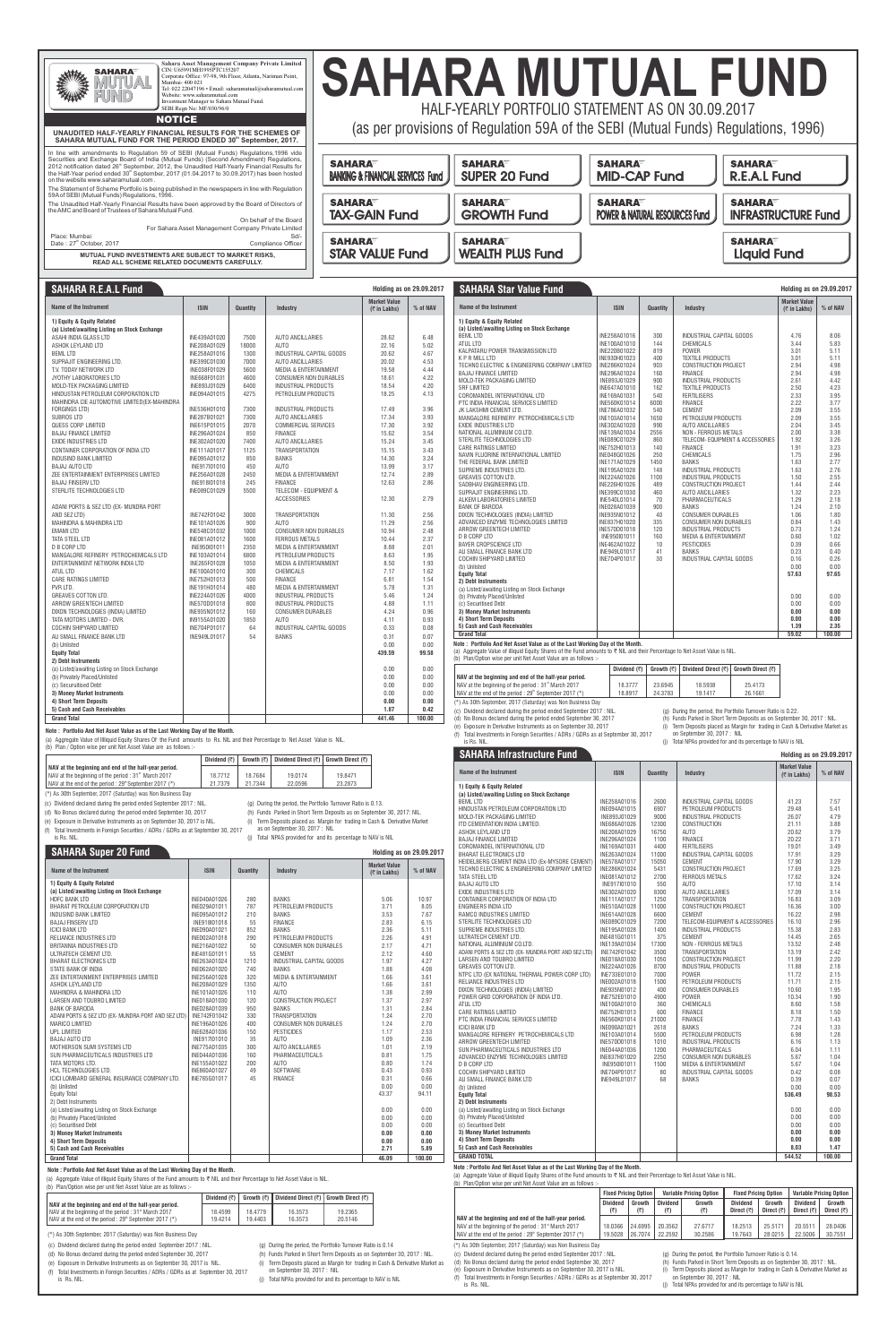

# **AS ON 30.09.2017 (as per provisions of Regulation PUND** AS ON 30.09.2017 (as per provisions of Regulation **FUND** AS ON 30.09.2017 (as per provisions of Regulations, 1996)

**HALF-YEARLY PORTFOLIO STATEMENT**

| NAV at the beginning and end of the half-year period.            | <b>Dividend</b><br>(₹) | Growth<br>(₹) | <b>Bonus</b><br>(₹) | Growth<br>Auto Payout (₹) | <b>Dividend</b><br>Direct $(\bar{\tau})$ | Growth<br>Direct $(\bar{\tau})$ | <b>Bonus</b><br>Direct $(\bar{z})$ | Growth<br>  Auto Pavout  <br>Direct $(\bar{\tau})$ |
|------------------------------------------------------------------|------------------------|---------------|---------------------|---------------------------|------------------------------------------|---------------------------------|------------------------------------|----------------------------------------------------|
| NAV at the beginning of the period: 31 <sup>st</sup> March 2017  | 32.9336                | 74.6975       | 74.6975             | 74.6975                   | 33.2710                                  | 77.1729                         | 77.1729                            | 77.1729                                            |
| NAV at the end of the period: 29 <sup>th</sup> September 2017(*) | 35.6106                | 80.7693       | 80.7693             | 80.7693                   | 36.0280                                  | 84.3093                         | 84.3093                            | 84.3093                                            |

(b) Plan/Option wise per unit Net Asset Value are as follows :-

(d) No Bonus declared during the period ended September 30, 2017

(e) Exposure in Derivative Instruments as on September 30, 2017 is NIL. (f) Total Investments in Foreign Securities / ADRs / GDRs as at September 30,

2017 is Rs. NIL.

(g) During the period, the Portfolio Turnover Ratio is 0.22.

(c) Dividend declared during the period ended September 2017 : NIL. (\*) As 30th September, 2017 (Saturday) was Non Business Day

(h) Funds Parked in Short Term Deposits as on September 30, 2017 : NIL.

on September 30, 2017 : NIL

(j) Total NPAs provided for and its percentage to NAV is NIL

**Holding as on 29.09.2017**

**SAHARA Tax-Gain Fund**

(b) Plan/Option wise per unit Net Asset Value are as follows:-

|                                                                            | Dividend $(\bar{z})$ |         | Growth $(\vec{\tau})$   Dividend Direct $(\vec{\tau})$   Growth Direct $(\vec{\tau})$ |         |
|----------------------------------------------------------------------------|----------------------|---------|---------------------------------------------------------------------------------------|---------|
| NAV at the beginning and end of the half-year period.                      |                      |         |                                                                                       |         |
| NAV at the beginning of the period: 31 <sup>st</sup> March 2017            | 16.2882              | 69.5416 | 16.5050                                                                               | 71.3881 |
| $\vert$ NAV at the end of the period : 29 <sup>th</sup> September 2017 (*) | 7.2921               | 73.8275 | 17.5477                                                                               | 76.2360 |

| <b>SAHARA Mid-Cap Fund</b>                                                          |                              |               |                                                     | <b>Holding as on 29.09.2017</b>        |              | <b>SAHARA Wealth Plus Fund</b>                                              |              |          |                                  | <b>Holding as on 29.09.2017</b>        |          |
|-------------------------------------------------------------------------------------|------------------------------|---------------|-----------------------------------------------------|----------------------------------------|--------------|-----------------------------------------------------------------------------|--------------|----------|----------------------------------|----------------------------------------|----------|
| Name of the Instrument                                                              | <b>ISIN</b>                  | Quantity      | Industry                                            | <b>Market Value</b><br>$($ ₹ in Lakhs) | % of NAV     | Name of the Instrument                                                      | <b>ISIN</b>  | Quantity | Industry                         | <b>Market Value</b><br>$($ ₹ in Lakhs) | % of NAV |
| 1) Equity & Equity Related                                                          |                              |               |                                                     |                                        |              | 1) Equity & Equity Related                                                  |              |          |                                  |                                        |          |
| (a) Listed/awaiting Listing on Stock Exchange                                       |                              |               |                                                     |                                        |              | (a) Listed/awaiting Listing on Stock Exchange                               |              |          |                                  |                                        |          |
| <b>INDRAPRASTHA GAS LTD</b>                                                         | INE203G01019                 | 2700          | GAS                                                 | 39.74                                  | 4.15         | KANSAI NEROLAC PAINTS LTD                                                   | INE531A01024 | 11600    | <b>CONSUMER NON DURABLES</b>     | 56.16                                  | 5.16     |
| <b>BEML LTD</b>                                                                     | INE258A01016                 | 2500          | INDUSTRIAL CAPITAL GOODS                            | 39.65                                  | 4.14         | MOLD-TEK PACKAGING LIMITED                                                  | INE893J01029 | 15200    | <b>INDUSTRIAL PRODUCTS</b>       | 44.03                                  | 4.05     |
| ITD CEMENTATION INDIA LIMITED<br>BRITANNIA INDUSTRIES LTD                           | INE686A01026<br>INE216A01022 | 22200<br>850  | <b>CONSTRUCTION</b><br><b>CONSUMER NON DURABLES</b> | 38.11<br>36.93                         | 3.98<br>3.86 | BRITANNIA INDUSTRIES LTD                                                    | INE216A01022 | 1000     | <b>CONSUMER NON DURABLES</b>     | 43.44                                  | 3.99     |
| <b>BAJAJ FINANCE LIMITED</b>                                                        | INE296A01024                 | 2000          | <b>FINANCE</b>                                      | 36.76                                  | 3.84         | KOTAK MAHINDRA BANK LTD.                                                    | INE237A01028 | 4100     | <b>BANKS</b>                     | 41.09                                  | 3.78     |
| MOLD-TEK PACKAGING LIMITED                                                          | INE893J01029                 | 12400         | INDUSTRIAL PRODUCTS                                 | 35.92                                  | 3.75         | <b>KPRMILLLTD</b>                                                           | INE930H01023 | 5400     | <b>TEXTILE PRODUCTS</b>          | 40.68                                  | 3.74     |
| HIMATSINGKA SEIDE LTD                                                               | INE049A01027                 | 10250         | <b>TEXTILE PRODUCTS</b>                             | 33.78                                  | 3.53         | <b>BAJAJ AUTO LTD</b>                                                       | INE917I01010 | 1300     | AUTO                             | 40.42                                  | 3.72     |
| <b>RAMCO INDUSTRIES LIMITED</b>                                                     | INE614A01028                 | 13400         | <b>CEMENT</b>                                       | 32.93                                  | 3.44         | <b>BAJAJ FINANCE LIMITED</b>                                                | INE296A01024 | 2000     | <b>FINANCE</b>                   | 36.76                                  | 3.38     |
| <b>BHARAT ELECTRONICS LTD</b>                                                       | INE263A01024                 | 19140         | INDUSTRIAL CAPITAL GOODS                            | 31.16                                  | 3.26         | <b>BEML LTD</b>                                                             | INE258A01016 | 2250     | INDUSTRIAL CAPITAL GOODS         | 35.68                                  | 3.28     |
| COROMANDEL INTERNATIONAL LTD                                                        | INE169A01031                 | 7000          | <b>FERTILISERS</b>                                  | 30.25                                  | 3.16         | COROMANDEL INTERNATIONAL LTD                                                | INE169A0103  | 8000     | <b>FERTILISERS</b>               | 34.57                                  | 3.18     |
| TECHNO ELECTRIC & ENGINEERING COMPANY LIMITED                                       | INE286K01024                 | 9083          | <b>CONSTRUCTION PROJECT</b>                         | 29.59                                  | 3.09         | PTC INDIA FINANCIAL SERVICES LIMITED                                        | INE560K01014 | 93000    | <b>FINANCE</b>                   | 34.46                                  | 3.17     |
| HINDUSTAN PETROLEUM CORPORATION LTD                                                 | INE094A01015                 | 6900          | PETROLEUM PRODUCTS                                  | 29.45                                  | 3.08         | <b>EXIDE INDUSTRIES LTD</b>                                                 | INE302A01020 | 16000    | <b>AUTO ANCILLARIES</b>          | 32.95                                  | 3.03     |
| STERLITE TECHNOLOGIES LTD                                                           | INE089C01029                 | 13000         | <b>TELECOM - EQUIPMENT &amp; ACCESSORIES</b>        | 29.07                                  | 3.04         | MAHINDRA & MAHINDRA LTD                                                     | INE101A01026 | 2500     | AUTO                             | 31.36                                  | 2.88     |
| <b>SRF LIMITED</b>                                                                  | INE647A01010                 | 1700          | <b>TEXTILE PRODUCTS</b>                             | 26.20                                  | 2.74         | CITY UNION BANK LIMITED                                                     | INE491A0102  | 18700    | <b>BANKS</b>                     | 30.35                                  | 2.79     |
| NATIONAL ALUMINIUM CO.LTD.                                                          | INE139A01034                 | 32500         | NON - FERROUS METALS                                | 25.40                                  | 2.65         | <b>BHARAT ELECTRONICS LTD</b>                                               | INE263A01024 | 18370    | INDUSTRIAL CAPITAL GOODS         | 29.91                                  | 2.75     |
| T.V. TODAY NETWORK LTD                                                              | INE038F01029                 | 7200          | <b>MEDIA &amp; ENTERTAINMENT</b>                    | 25.18                                  | 2.63         | <b>ATUL LTD</b>                                                             | INE100A01010 | 1250     | <b>CHEMICALS</b>                 | 29.88                                  | 2.75     |
| <b>ATUL LTD</b>                                                                     | INE100A01010                 | 1050          | <b>CHEMICALS</b>                                    | 25.10                                  | 2.62         | <b>MARICO LIMITED</b>                                                       | INE196A01026 | 9500     | <b>CONSUMER NON DURABLES</b>     | 29.52                                  | 2.71     |
| MAHINDRA CIE AUTOMOTIVE LIMITED                                                     |                              |               |                                                     |                                        |              | <b>INDUSIND BANK LIMITED</b>                                                | INE095A01012 | 1750     | <b>BANKS</b>                     | 29.44                                  | 2.71     |
| (EX-MAHINDRA FORGINGS LTD)                                                          | INE536H01010                 | 10400         | <b>INDUSTRIAL PRODUCTS</b>                          | 24.91                                  | 2.60         | ADANI PORTS & SEZ LTD (EX- MUNDRA PORT AND SEZ LTD)                         | INE742F01042 | 7500     | <b>TRANSPORTATION</b>            | 28.26                                  | 2.60     |
| THE FEDERAL BANK LIMITED                                                            | INE171A01029                 | 21900         | <b>BANKS</b>                                        | 24.67                                  | 2.58         | SUPRAJIT ENGINEERING LTD.                                                   | INE399C01030 | 9700     | <b>AUTO ANCILLARIES</b>          | 27.74                                  | 2.55     |
| <b>EXIDE INDUSTRIES LTD</b><br>ALKEM LABORATORIES LIMITED                           | INE302A01020                 | 11900         | <b>AUTO ANCILLARIES</b>                             | 24.51                                  | 2.56         | THE FEDERAL BANK LIMITED                                                    | INE171A01029 | 24500    | <b>BANKS</b>                     | 27.60                                  | 2.54     |
| CITY UNION BANK LIMITED                                                             | INE540L01014<br>INE491A01021 | 1295<br>14355 | PHARMACEUTICALS<br><b>BANKS</b>                     | 23.84<br>23.30                         | 2.49<br>2.43 | HCL TECHNOLOGIES LTD.                                                       | INE860A01027 | 3074     | SOFTWARE                         | 26.89                                  | 2.47     |
| <b>CARE RATINGS LIMITED</b>                                                         | INE752H01013                 | 1650          | <b>FINANCE</b>                                      | 22.49                                  | 2.35         | SUPREME INDUSTRIES LTD.                                                     | INE195A01028 | 2250     | <b>INDUSTRIAL PRODUCTS</b>       | 24.72                                  | 2.27     |
| GREAVES COTTON LTD.                                                                 | INE224A01026                 | 15750         | INDUSTRIAL PRODUCTS                                 | 21.51                                  | 2.25         | <b>GREAVES COTTON LTD</b>                                                   | INE224A01026 | 18000    | <b>INDUSTRIAL PRODUCTS</b>       | 24.58                                  | 2.26     |
| SUPREME INDUSTRIES LTD                                                              | INE195A01028                 | 1950          | <b>INDUSTRIAL PRODUCTS</b>                          | 21.43                                  | 2.24         | <b>GUJARAT GAS LIMITED</b>                                                  | INE844001022 | 2839     | GAS                              | 23.78                                  | 2.19     |
| NAVIN FLUORINE INTERNATIONAL LIMITED                                                | INE048G01026                 | 3000          | <b>CHEMICALS</b>                                    | 20.94                                  | 2.19         | <b>D B CORP LTD</b>                                                         | INE95010101  | 6100     | <b>MEDIA &amp; ENTERTAINMENT</b> | 23.04                                  | 2.12     |
| ADANI PORTS & SEZ LTD (EX- MUNDRA PORT AND SEZ LTD)                                 | INE742F01042                 | 5500          | <b>TRANSPORTATION</b>                               | 20.72                                  | 2.17         | <b>SRF LIMITED</b>                                                          | INE647A01010 | 1450     | <b>TEXTILE PRODUCTS</b>          | 22.35                                  | 2.05     |
| SUPRAJIT ENGINEERING LTD.                                                           | INE399C01030                 | 6900          | <b>AUTO ANCILLARIES</b>                             | 19.73                                  | 2.06         | MOTHERSON SUMI SYSTEMS LTD                                                  | INE775A01035 | 6500     | <b>AUTO ANCILLARIES</b>          | 21.87                                  | 2.01     |
| <b>KPRMILL LTD</b>                                                                  | INE930H01023                 | 2500          | <b>TEXTILE PRODUCTS</b>                             | 18.83                                  | 1.97         | DIXON TECHNOLOGIES (INDIA) LIMITED                                          | INE935N01012 | 800      | <b>CONSUMER DURABLES</b>         | 21.19                                  | 1.95     |
| PTC INDIA FINANCIAL SERVICES LIMITED                                                | INE560K01014                 | 50000         | <b>FINANCE</b>                                      | 18.53                                  | 1.94         | <b>CARE RATINGS LIMITED</b>                                                 | INE752H01013 | 1500     | <b>FINANCE</b>                   | 20.44                                  | 1.88     |
| SADBHAV ENGINEERING LTD.                                                            | INE226H01026                 | 6000          | <b>CONSTRUCTION PROJECT</b>                         | 17.64                                  | 1.84         | TECHNO ELECTRIC & ENGINEERING COMPANY LIMITED                               | INE286K01024 | 6086     | <b>CONSTRUCTION PROJECT</b>      | 19.83                                  | 1.82     |
| <b>BANK OF BARODA</b>                                                               | INE028A01039                 | 12000         | <b>BANKS</b>                                        | 16.51                                  | 1.73         | ALKEM LABORATORIES LIMITED                                                  | INE540L01014 | 900      | PHARMACEUTICALS                  | 16.57                                  | 1.52     |
| MANGALORE REFINERY PETROCHEMICALS LTD                                               | INE103A01014                 | 12000         | PETROLEUM PRODUCTS                                  | 15.23                                  | 1.59         | SUN PHARMACEUTICALS INDUSTRIES LTD                                          | INE044A01036 | 2900     | PHARMACEUTICALS                  | 14.59                                  | 1.34     |
| DIXON TECHNOLOGIES (INDIA) LIMITED                                                  | INE935N01012                 | 530           | <b>CONSUMER DURABLES</b>                            | 14.04                                  | 1.47         | <b>BANK OF BARODA</b>                                                       | INE028A01039 | 10000    | <b>BANKS</b>                     | 13.76                                  | 1.27     |
| <b>BAYER CROPSCIENCE LTD</b>                                                        | INE462A01022                 | 341           | <b>PESTICIDES</b>                                   | 13.30                                  | 1.39         | AIA ENGINEERING LTD                                                         | INE212H01026 | 1000     | <b>INDUSTRIAL PRODUCTS</b>       | 13.29                                  | 1.22     |
| ARROW GREENTECH LIMITED                                                             | INE570D01018                 | 1780          | INDUSTRIAL PRODUCTS                                 | 10.86                                  | 1.14         | ARROW GREENTECH LIMITED                                                     | INE570D01018 | 2070     | <b>INDUSTRIAL PRODUCTS</b>       | 12.63                                  | 1.16     |
| PVR LTD.                                                                            | INE191H01014                 | 870           | <b>MEDIA &amp; ENTERTAINMENT</b>                    | 10.48                                  | 1.10         | ADVANCED ENZYME TECHNOLOGIES LIMITED                                        | INE837H01020 | 5000     | CONSUMER NON DURABLES            | 12.60                                  | 1.16     |
| ADVANCED ENZYME TECHNOLOGIES LIMITED                                                | INE837H01020                 | 4125          | <b>CONSUMER NON DURABLES</b>                        | 10.40                                  | 1.09         | ICICI LOMBARD GENERAL INSURANCE COMPANY LTD.                                | INE765G01017 | 748      | <b>FINANCE</b>                   | 5.09                                   | 0.47     |
| D B CORP LTD<br>COCHIN SHIPYARD LIMITED                                             | INE950101011<br>INE704P01017 | 2600          | <b>MEDIA &amp; ENTERTAINMENT</b>                    | 9.82                                   | 1.03<br>0.08 | COCHIN SHIPYARD LIMITED                                                     | INE704P01017 | 165      | INDUSTRIAL CAPITAL GOODS         | 0.86                                   | 0.08     |
| AU SMALL FINANCE BANK LTD                                                           | INE949L01017                 | 141<br>122    | INDUSTRIAL CAPITAL GOODS<br><b>BANKS</b>            | 0.73<br>0.69                           | 0.07         | AU SMALL FINANCE BANK LTD                                                   | INE949L01017 | 140      | <b>BANKS</b>                     | 0.80                                   | 0.07     |
| (b) Unlisted                                                                        |                              |               |                                                     | 0.00                                   | 0.00         | (b) Unlisted                                                                |              |          |                                  | 0.00                                   | 0.00     |
| <b>Equity Total</b>                                                                 |                              |               |                                                     | 950.31                                 | 99.32        | <b>Equity Total</b>                                                         |              |          |                                  | 1,023.15                               | 94.08    |
| 2) Debt Instruments                                                                 |                              |               |                                                     |                                        |              | 2) Debt Instruments                                                         |              |          |                                  |                                        |          |
| (a) Listed/awaiting Listing on Stock Exchange                                       |                              |               |                                                     | 0.00                                   | 0.00         | (a) Listed/awaiting Listing on Stock Exchange                               |              |          |                                  | 0.00                                   | 0.00     |
| (b) Privately Placed/Unlisted                                                       |                              |               |                                                     | 0.00                                   | 0.00         | (b) Privately Placed/Unlisted                                               |              |          |                                  | 0.00                                   | 0.00     |
| (c) Securitised Debt                                                                |                              |               |                                                     | 0.00                                   | 0.00         | (c) Securitised Debt                                                        |              |          |                                  | 0.00                                   | 0.00     |
| 3) Money Market Instruments                                                         |                              |               |                                                     | 0.00                                   | 0.00         | 3) Money Market Instruments                                                 |              |          |                                  | 0.00                                   | 0.00     |
| 4) Short Term Deposits                                                              |                              |               |                                                     | 0.00                                   | 0.00         | 4) Short Term Deposits                                                      |              |          |                                  | 0.00                                   | 0.00     |
| 5) Cash and Cash Receivables                                                        |                              |               |                                                     | 6.52                                   | 0.68         | 5) Cash and Cash Receivables                                                |              |          |                                  | 64.39                                  | 5.92     |
| <b>Grand Total</b>                                                                  |                              |               |                                                     | 956.84                                 | 100.00       | <b>Grand Total</b>                                                          |              |          |                                  | 1087.54                                | 100.00   |
| <b>Note:</b> Portfolio And Net Asset Value as of the Last Working Day of the Month. |                              |               |                                                     |                                        |              | lota : Doutfolio And Not Acoot Volus as of the Loot Wayking Dou of the Mont |              |          |                                  |                                        |          |

(a) Aggregate Value of illiquid Equity Shares of the Fund amounts to ₹ NIL and their Percentage to Net Asset Value is NIL.

#### **Note : Portfolio And Net Asset Value as of the Last Working Day of the Month.**

(a) Aggregate Value of illiquid Equity Shares of the Fund amounts to ₹ NIL and their Percentage to Net Asset Value is NIL.

(\*) As 30th September, 2017 (Saturday) was Non Business Day

(i) Term Deposits placed as Margin for trading in Cash & Derivative Market as (c) Dividend declared during the period ended September 2017 : NIL.

- (c) Dividend declared during he period ended September 2017 : NIL.
- (d) No Bonus declared during the period ended September 30, 2017
- (e) Exposure in Derivative Instruments as on September 30, 2017 is NIL. (f) Total Investments in Foreign Securities / ADRs / GDRs as at September 30, 2017 is Rs. NIL.
- (g) During the period, the Portfolio Turnover Ratio is 0.08.
- (h) Funds Parked in Short Term Deposits as on September 30, 2017 : NIL.
- (i) Term Deposits placed as Margin for trading in Cash & Derivative Market as on September 30, 2017 : NIL
- (j) Total NPAs provided for and its percentage to NAV is NIL
- **Note : Portfolio And Net Asset Value as of the Last Working Day of the Month.**

(a) Aggregate Value of illiquid Equity Shares of the Fund amounts to  $\nabla$  NIL and their Percentage to Net Asset Value is NIL.

| Name of the Instrument                              | <b>ISIN</b>  | Quantity | <b>Industry</b>                            | <b>Market Value</b><br>$($ ₹ in Lakhs) | % of NAV | <b>SAHARA Growth Fund</b>                                    |                              |              |                                                            | Holding as on 29.09.201                |              |
|-----------------------------------------------------|--------------|----------|--------------------------------------------|----------------------------------------|----------|--------------------------------------------------------------|------------------------------|--------------|------------------------------------------------------------|----------------------------------------|--------------|
| 1) Equity & Equity Related                          |              |          |                                            |                                        |          | Name of the Instrument                                       | <b>ISIN</b>                  | Quantity     | <b>Industry</b>                                            | <b>Market Value</b><br>$($ ₹ in Lakhs) | % of NAV     |
| (a) Listed/awaiting Listing on Stock Exchange       |              |          |                                            |                                        |          | 1) Equity & Equity Related                                   |                              |              |                                                            |                                        |              |
| <b>HDFC BANK LTD</b>                                | INE040A01026 | 3500     | <b>BANKS</b>                               | 63.20                                  | 8.53     | (a) Listed/awaiting Listing on Stock Exchange                |                              |              |                                                            |                                        |              |
| RELIANCE INDUSTRIES LTD                             | INE002A01018 | 6400     | PETROLEUM PRODUCTS                         | 49.98                                  | 6.74     | <b>HDFC BANK LTD</b>                                         | INE040A01026                 | 2500         | <b>BANKS</b>                                               | 45.14                                  | 9.06         |
| <b>INDUSIND BANK LIMITED</b>                        | INE095A01012 | 2750     | <b>BANKS</b>                               | 46.26                                  | 6.24     | <b>BEML LTD</b>                                              | INE258A01016                 | 1650         | INDUSTRIAL CAPITAL GOODS                                   | 26.17                                  | 5.25         |
| HINDUSTAN PETROLEUM CORPORATION LTD                 | INE094A01015 | 9000     | PETROLEUM PRODUCTS                         | 38.41                                  | 5.18     | RELIANCE INDUSTRIES LTD                                      | INE002A01018                 | 3100         | PETROLEUM PRODUCTS                                         | 24.21                                  | 4.86         |
| <b>BHARAT ELECTRONICS LTD</b>                       | INE263A01024 | 23320    | <b>INDUSTRIAL CAPITAL GOODS</b>            | 37.96                                  | 5.12     | BHARAT PETROLEUM CORPORATION LTD                             | INE029A01011                 | 4350         | PETROLEUM PRODUCTS                                         | 20.50                                  | 4.11         |
| <b>ICICI BANK LTD</b>                               | INE090A01021 | 12980    | <b>BANKS</b>                               | 35.90                                  | 4.85     | <b>BAJAJ FINSERV LTD</b>                                     | INE918I01018                 | 370          | <b>FINANCE</b>                                             | 19.07                                  | 3.83         |
| KOTAK MAHINDRA BANK LTD.                            | INE237A01028 | 2900     | <b>BANKS</b>                               | 29.07                                  | 3.92     | KOTAK MAHINDRA BANK LTD.                                     | INE237A01028                 | 1900         | <b>BANKS</b>                                               | 19.04                                  | 3.82         |
| <b>BAJAJ FINSERV LTD</b>                            | INE918I01018 | 520      | <b>FINANCE</b>                             | 26.80                                  | 3.62     | <b>BHARAT ELECTRONICS LTD</b>                                | INE263A01024                 | 10615        | INDUSTRIAL CAPITAL GOODS                                   | 17.28                                  | 3.47         |
| STATE BANK OF INDIA                                 | INE062A01020 | 10400    | <b>BANKS</b>                               | 26.40                                  | 3.56     | ULTRATECH CEMENT LTD.                                        | INE481G01011                 | 440          | <b>CEMENT</b>                                              | 16.96                                  | 3.40         |
| <b>BANK OF BARODA</b>                               | INE028A01039 | 18500    | <b>BANKS</b>                               | 25.46                                  | 3.44     | <b>INDUSIND BANK LIMITED</b>                                 | INE095A01012                 | 1000         | <b>BANKS</b>                                               | 16.82                                  | 3.38         |
| <b>EXIDE INDUSTRIES LTD</b>                         | INE302A01020 | 12000    | <b>AUTO ANCILLARIES</b>                    | 24.71                                  | 3.34     | <b>ICICI BANK LTD</b>                                        | INE090A01021                 | 6050         | <b>BANKS</b>                                               | 16.73                                  | 3.36         |
| ULTRATECH CEMENT LTD.                               | INE481G01011 | 640      | CEMENT                                     | 24.67                                  | 3.33     | <b>BAJAJ FINANCE LIMITED</b>                                 | INE296A01024                 | 900          | <b>FINANCE</b>                                             | 16.54                                  | 3.32         |
| STERLITE TECHNOLOGIES LTD                           | INE089C01029 | 10000    | <b>TELECOM-EQUIPMENT &amp; ACCESSORIES</b> | 22.37                                  | 3.02     | STATE BANK OF INDIA<br>STERLITE TECHNOLOGIES LTD             | INE062A01020                 | 5820<br>6250 | <b>BANKS</b><br><b>TELECOM-EQUIPMENT &amp; ACCESSORIES</b> | 14.77<br>13.98                         | 2.96<br>2.80 |
| MAHINDRA CIE AUTOMOTIVE LIMITED                     |              |          |                                            |                                        |          | <b>EXIDE INDUSTRIES LTD</b>                                  | INE089C01029<br>INE302A01020 | 6530         | <b>AUTO ANCILLARIES</b>                                    | 13.45                                  | 2.70         |
| (EX-MAHINDRA FORGINGS LTD)                          | INE536H01010 | 9000     | <b>INDUSTRIAL PRODUCTS</b>                 | 21.56                                  | 2.91     | <b>MARICO LIMITED</b>                                        | INE196A01026                 | 4250         | <b>CONSUMER NON DURABLES</b>                               | 13.21                                  | 2.65         |
| <b>BEML LTD</b>                                     | INE258A01016 | 1350     | INDUSTRIAL CAPITAL GOODS                   | 21.41                                  | 2.89     | <b>HCL TECHNOLOGIES LTD.</b>                                 | INE860A01027                 | 1489         | SOFTWARE                                                   | 13.03                                  | 2.61         |
| <b>BAJAJ AUTO LTD</b>                               | INE917I01010 | 675      | AUTO                                       | 20.99                                  | 2.83     | <b>BAJAJ AUTO LTD</b>                                        | INE917I01010                 | 400          | AUTO                                                       | 12.44                                  | 2.50         |
| <b>HCL TECHNOLOGIES LTD.</b>                        | INE860A01027 | 2354     | SOFTWARE                                   | 20.59                                  | 2.78     | <b>GREAVES COTTON LTD.</b>                                   | INE224A01026                 | 8500         | <b>INDUSTRIAL PRODUCTS</b>                                 | 11.61                                  | 2.33         |
| <b>BAJAJ FINANCE LIMITED</b>                        | INE296A01024 | 1050     | <b>FINANCE</b>                             | 19.30                                  | 2.60     | <b>SRF LIMITED</b>                                           | INE647A01010                 | 725          | <b>TEXTILE PRODUCTS</b>                                    | 11.17                                  | 2.24         |
| MAHINDRA & MAHINDRA LTD                             | INE101A01026 | 1525     | <b>AUTO</b>                                | 19.13                                  | 2.58     | <b>BANK OF BARODA</b>                                        | INE028A01039                 | 8000         | <b>BANKS</b>                                               | 11.01                                  | 2.21         |
| ADANI PORTS & SEZ LTD (EX- MUNDRA PORT AND SEZ LTD) | INE742F01042 | 5000     | <b>TRANSPORTATION</b>                      | 18.84                                  | 2.54     | <b>D B CORP LTD</b>                                          | INE950I01011                 | 2900         | <b>MEDIA &amp; ENTERTAINMENT</b>                           | 10.95                                  | 2.20         |
| <b>GREAVES COTTON LTD.</b>                          | INE224A01026 | 12500    | <b>INDUSTRIAL PRODUCTS</b>                 | 17.07                                  | 2.30     | THE FEDERAL BANK LIMITED                                     | INE171A01029                 | 9000         | <b>BANKS</b>                                               | 10.14                                  | 2.03         |
| TATA STEEL LTD                                      | INE081A01012 | 2550     | <b>FERROUS METALS</b>                      | 16.64                                  | 2.25     | SHRIRAM TRANSPORT FINANCE COMPANY LTD.                       | INE721A01013                 | 950          | <b>FINANCE</b>                                             | 10.02                                  | 2.01         |
| <b>D B CORP LTD</b>                                 | INE950I01011 | 4200     | <b>MEDIA &amp; ENTERTAINMENT</b>           | 15.86                                  | 2.14     | CARE RATINGS LIMITED                                         | INE752H01013                 | 725          | <b>FINANCE</b>                                             | 9.88                                   | 1.98         |
|                                                     |              |          |                                            |                                        |          | <b>EMAMILTD</b>                                              | INE548C01032                 | 850          | <b>CONSUMER NON DURABLES</b>                               | 9.30                                   | 1.87         |
| <b>BAYER CROPSCIENCE LTD</b>                        | INE462A01022 | 390      | <b>PESTICIDES</b>                          | 15.21                                  | 2.05     | INDIAN OIL CORPORATION LIMITED                               | INE242A01010                 | 2315         | PETROLEUM PRODUCTS                                         | 9.27                                   | 1.86         |
| THE FEDERAL BANK LIMITED                            | INE171A01029 | 13000    | <b>BANKS</b>                               | 14.64                                  | 1.98     | TATA MOTORS LTD.<br>ALKEM LABORATORIES LIMITED               | INE155A01022<br>INE540L01014 | 2250<br>450  | <b>AUTO</b><br>PHARMACEUTICALS                             | 9.03<br>8.28                           | 1.81<br>1.66 |
| <b>CARE RATINGS LIMITED</b>                         | INE752H01013 | 1000     | <b>FINANCE</b>                             | 13.63                                  | 1.84     | PVR LTD.                                                     | INE191H01014                 | 660          | <b>MEDIA &amp; ENTERTAINMENT</b>                           | 7.95                                   | 1.60         |
| PVR LTD.                                            | INE191H01014 | 1080     | <b>MEDIA &amp; ENTERTAINMENT</b>           | 13.01                                  | 1.76     | TATA STEEL LTD                                               | INE081A01012                 | 1150         | <b>FERROUS METALS</b>                                      | 7.50                                   | 1.51         |
| COAL INDIA LTD                                      | INE522F01014 | 4434     | MINERALS/MINING                            | 12.01                                  | 1.62     | UPL LIMITED                                                  | INE628A01036                 | 950          | <b>PESTICIDES</b>                                          | 7.40                                   | 1.48         |
| SUN PHARMACEUTICALS INDUSTRIES LTD                  | INE044A01036 | 2165     | PHARMACEUTICALS                            | 10.90                                  | 1.47     | SUN PHARMACEUTICALS INDUSTRIES LTD                           | INE044A01036                 | 1400         | PHARMACEUTICALS                                            | 7.05                                   | 1.41         |
| ICICI LOMBARD GENERAL INSURANCE COMPANY LTD.        | INE765G01017 | 345      | <b>FINANCE</b>                             | 2.35                                   | 0.32     | ADVANCED ENZYME TECHNOLOGIES LIMITED                         | INE837H01020                 | 2750         | <b>CONSUMER NON DURABLES</b>                               | 6.93                                   | 1.39         |
| AU SMALL FINANCE BANK LTD                           | INE949L01017 | 97       | <b>BANKS</b>                               | 0.55                                   | 0.07     | ICICI LOMBARD GENERAL INSURANCE COMPANY LTD.                 | INE765G01017                 | 348          | <b>FINANCE</b>                                             | 2.37                                   | 0.47         |
| (b) Unlisted                                        |              |          |                                            | 0.00                                   | 0.00     | AU SMALL FINANCE BANK LTD                                    | INE949L01017                 | 66           | <b>BANKS</b>                                               | 0.38                                   | 0.08         |
| Equity Total $(a + b)$                              |              |          |                                            | 724.87                                 | 97.82    | (b) Unlisted                                                 |                              |              |                                                            | 0.00                                   | 0.00         |
| 2) Debt Instruments                                 |              |          |                                            |                                        |          | Equity Total $(a + b)$                                       |                              |              |                                                            | 469.58                                 | 94.22        |
| (a) Listed/awaiting Listing on Stock Exchange       |              |          |                                            | 0.00                                   | 0.00     | 2) Debt Instruments                                          |                              |              |                                                            |                                        |              |
| (b) Privately Placed/Unlisted                       |              |          |                                            | 0.00                                   | 0.00     | (a) Listed/awaiting Listing on Stock Exchange                |                              |              |                                                            | 0.00                                   | 0.00         |
| (c) Securitised Debt                                |              |          |                                            | 0.00                                   | 0.00     | (b) Privately Placed/Unlisted                                |                              |              |                                                            | 0.00                                   | 0.00         |
| 3) Money Market Instruments                         |              |          |                                            | 0.00                                   | 0.00     | (c) Securitised Debt                                         |                              |              |                                                            | 0.00                                   | 0.00         |
| 4) Short Term Deposits                              |              |          |                                            | 0.00                                   | 0.00     | 3) Money Market Instruments<br><b>4) Short Term Deposits</b> |                              |              |                                                            | 0.00<br>0.00                           | 0.00<br>0.00 |
| 5) Cash and Cash Receivables                        |              |          |                                            | 16.12                                  | 2.18     | 5) Cash and Cash Receivables                                 |                              |              |                                                            | 28.80                                  | 5.78         |
| <b>Grand Total</b>                                  |              |          |                                            | 741.00                                 | 100.00   | <b>Grand Total</b>                                           |                              |              |                                                            | 498.38                                 | 100.00       |
|                                                     |              |          |                                            |                                        |          |                                                              |                              |              |                                                            |                                        |              |

|                                                                    | Dividend $(\bar{z})$ |          | Growth $(\vec{\tau})$   Dividend Direct $(\vec{\tau})$   Growth Direct $(\vec{\tau})$ |          |
|--------------------------------------------------------------------|----------------------|----------|---------------------------------------------------------------------------------------|----------|
| NAV at the beginning and end of the half-year period.              |                      |          |                                                                                       |          |
| NAV at the beginning of the period: 31 <sup>st</sup> March 2017    | 38.9820              | 134.2453 | 39.5124                                                                               | 143.4603 |
| NAV at the end of the period : 29 <sup>th</sup> September 2017 (*) | 40.2006              | 138,4420 | 40.8077                                                                               | 150.0777 |

(b) Plan/Option wise per unit Net Asset Value are as follows :-

- (c) Dividend declared during the period ended September 2017 : NIL.
- (d) No Bonus declared during the period ended September 30, 2017
- (e) Exposure in Derivative Instruments as on September 30, 2017 is NIL.
- (f) Total Investments in Foreign Securities / ADRs / GDRs as at September 30, 2017 is Rs. NIL.
- (g) During the period, the Portfolio Turnover Ratio is 0.15.
- (h) Funds Parked in Short Term Deposits as on September 30, 2017 : NIL.
- (i) Term Deposits placed as Margin for trading in Cash & Derivative Market as on September 30, 2017 : NIL
- (j) Total NPAs provided for and its percentage to NAV is NIL

|                                                                 |                        | <b>Fixed Pricing Option</b> |                        | <b>Variable Pricing Option</b> | <b>Fixed Pricing Option</b>              |                                 |                                          | <b>Variable Pricing Option</b>  |
|-----------------------------------------------------------------|------------------------|-----------------------------|------------------------|--------------------------------|------------------------------------------|---------------------------------|------------------------------------------|---------------------------------|
|                                                                 | <b>Dividend</b><br>(₹) | Growth<br>(₹)               | <b>Dividend</b><br>(₹) | Growth<br>(₹)                  | <b>Dividend</b><br>Direct $(\bar{\tau})$ | Growth<br>Direct $(\bar{\tau})$ | <b>Dividend</b><br>Direct $(\bar{\tau})$ | Growth<br>Direct $(\bar{\tau})$ |
| NAV at the beginning and end of the half-year period.           |                        |                             |                        |                                |                                          |                                 |                                          |                                 |
| NAV at the beginning of the period: 31 <sup>st</sup> March 2017 | 31.0807                | 43.6405                     | 35.6137                | 49.1224                        | 31.4412                                  | 44.1945                         | 35.9894                                  | 49.9095                         |
| NAV at the end of the period : $29th$ September 2017 (*)        | 32.6355                | 45.8236                     | 37.8131                | 52.1561                        | 33.0641                                  | 46.4733                         | 38.2574                                  | 53.1361                         |

(b) Plan/Option wise per unit Net Asset Value are as follows :-

(d) No Bonus declared during the period ended September 30, 2017

(e) Exposure in Derivative Instruments as on September 30, 2017 is NIL.

(f) Total Investments in Foreign Securities / ADRs / GDRs as at September 30, 2017 is Rs. NIL.

(g) During the period, the Portfolio Turnover Ratio is 0.24.

- (h) Funds Parked in Short Term Deposits as on September 30, 2017 : NIL. (i) Term Deposits placed as Margin for trading in Cash & Derivative Market as
- on September 30, 2017 : NIL

(j) Total NPAs provided for and its percentage to NAV is NIL

**Note : Portfolio And Net Asset Value as of the Last Working Day of the Month.**

(a) Aggregate Value of illiquid Equity Shares of the Fund amounts to ₹ NIL and their Percentage to Net Asset Value is NIL.

(\*) As 30th September,2017 (Saturday) was Non Business Day

(\*) As 30th September, 2017 (Saturday) was Non Business Day